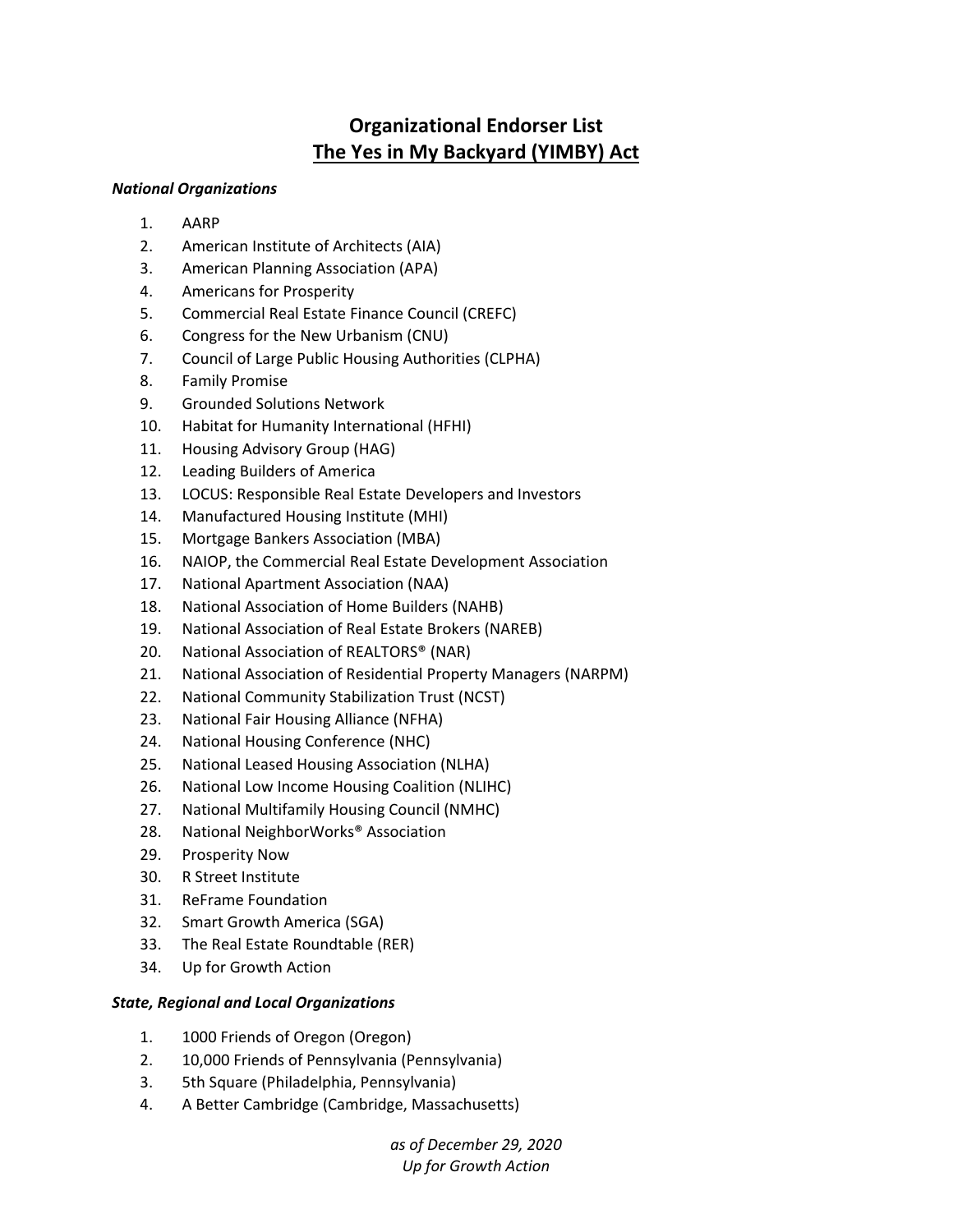- 5. Abundant Housing LA (Los Angeles, California)
- 6. Aeon (Minneapolis, Minnesota)
- 7. African Development Center (Minneapolis, Minnesota)
- 8. AHEAD Inc. (Littleton, New Hampshire)
- 9. AIA Seattle (Seattle, Washington)
- 10. AIA Washington Council (Washington)
- 11. Akron Metropolitan Housing Authority (Akron, Ohio)
- 12. Alliance for Housing Solutions (Arlington, Virginia)
- 13. Apartment Association of Kentucky (Kentucky)
- 14. Apartment Association of Metro Denver (Denver, Colorado)
- 15. Arbor Housing and Development (Corning, New York)
- 16. Arizona Housing Coalition (Arizona)
- 17. Arizona Housing, Inc. (Arizona)
- 18. Arizona Multihousing Association (Arizona)
- 19. Arkansas Manufactured Housing Association (Arkansas)
- 20. Arlington Partnership for Affordable Housing (Arlington, Virginia)
- 21. Bay Area Council (San Francisco, California)
- 22. Bay Area Housing Advocacy Coalition (San Francisco, California)
- 23. Boise Valley Habitat for Humanity (Boise, Idaho)
- 24. BRIDGE Housing Corporation (San Francisco, California)
- 25. Bryan/College Station Habitat for Humanity (College Station, Texas)
- 26. Building Industry Association of Central Ohio (Columbus, Ohio)
- 27. Business for a Better Portland (Portland, Oregon)
- 28. California YIMBY (California)
- 29. CalOZ (California)
- 30. Cambridge Neighborhood Apartment Housing Service (Cambridge, Massachusetts)
- 31. CASA of Oregon (Oregon)
- 32. Catholic Charities of Louisville (Louisville, Kentucky)
- 33. Charlotte Mecklenburg Housing Partnership, Inc. (Charlotte, North Carolina)
- 34. Circulate San Diego (San Diego, California)
- 35. Climate Action Campaign (California)
- 36. Coachella Valley Housing Coalition (Indio, California)
- 37. Coalition on Homelessness & Housing in Ohio (Ohio)
- 38. Coastal Enterprises, Inc. (Brunswick, Maine)
- 39. Colorado Association of REALTORS® (Colorado)
- 40. CommonBond Communities (St. Paul, Minnesota)
- 41. Community Concepts, Inc. (Lewiston, Maine)
- 42. Community Development Corporation of Long Island (Centereach, New York)
- 43. Community Food Bank of Southern Arizona (Tucson, Arizona)
- 44. Community Foundation for Southern Arizona (Tucson, Arizona)
- 45. Community Frameworks (Spokane, Washington)
- 46. Community Housing Development Corporation (Richmond, California)
- 47. Community Housing Improvement Program (New York, New York)
- 48. Community Housing Partners (Christiansburg, Virginia)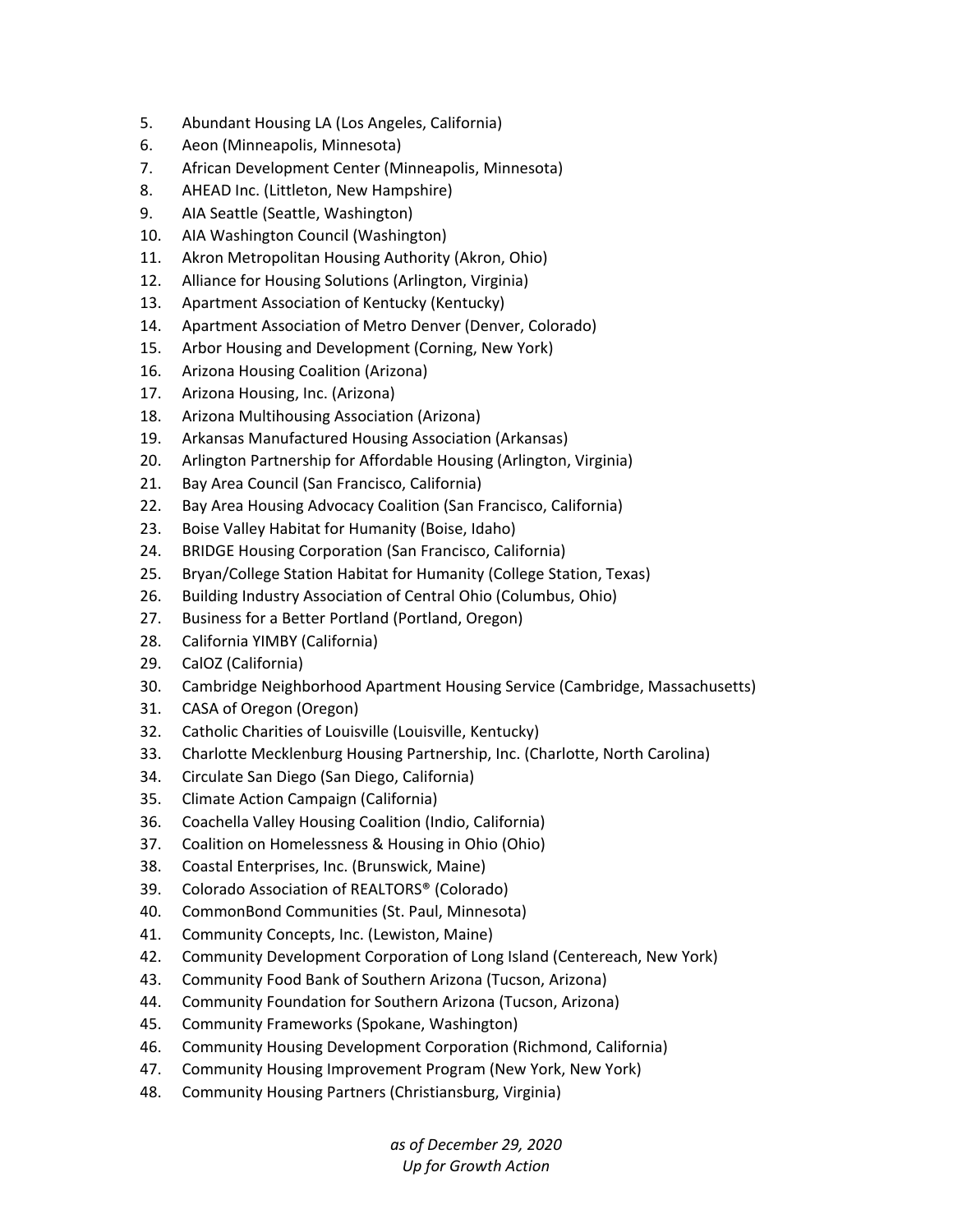- 49. Community Service Programs of West Alabama, Inc. (Tuscaloosa, Alabama)
- 50. Congress for the New Urbanism Central Texas Chapter (CNU‐CTX) (Austin, Texas)
- 51. Congress for the New Urbanism Illinois Chapter (Illinois)
- 52. Connecticut Housing Partners (Connecticut)
- 53. Detroit Housing Commission (Detroit, Michigan)
- 54. DHIC, Inc. (Raleigh, North Carolina)
- 55. Downstreet Housing & Community Development (Vermont)
- 56. Downtown Denver Partnership (Denver, Colorado)
- 57. East Bay for Everyone (Oakland, California)
- 58. Eastern Eight CDC (Johnson City, Tennessee)
- 59. Elm City Communities/Housing Authority of the City of New Haven (New Haven, Connecticut)
- 60. Excellerate Foundation (Springdale, Arkansas)
- 61. Fahe (Kentucky)
- 62. Fair Housing Center of Central Indiana (Indiana)
- 63. Fifth Avenue Committee (Brooklyn, New York)
- 64. Fifth Ward Community Redevelopment Corporation (Houston, Texas)
- 65. Foundation Communities (Austin, Texas)
- 66. Georgia Advancing Communities Together, Inc. (Georgia)
- 67. Good Business Colorado (Colorado)
- 68. Greater Charlotte Apartment Association (Charlotte, North Carolina)
- 69. Greater Minnesota Housing Fund (Minnesota)
- 70. Groundwork Center for Resilient Communities (Traverse City, Michigan)
- 71. GROW South Dakota (South Dakota)
- 72. Habitat for Humanity of Greater Indianapolis (Indianapolis, Indiana)
- 73. Habitat for Humanity of Greater Providence (Providence, Rhode Island)
- 74. Habitat for Humanity of Hawai'I Island (Kailua‐Kona, Hawaii)
- 75. Habitat for Humanity of Kansas City (Kansas City, Missouri)
- 76. Habitat for Humanity of Lincoln (Lincoln, Nebraska)
- 77. Habitat for Humanity of Maui (Wailuku, Hawaii)
- 78. Habitat for Humanity of Minnesota (Minnesota)
- 79. Habitat for Humanity of Northeast Michigan (Alpena, Michigan)
- 80. Habitat for Humanity of Northern Virginia (Alexandra, Virginia)
- 81. Habitat for Humanity of Seattle King County (Seattle, Washington)
- 82. Habitat for Humanity of St. Joseph County (South Bend, Indiana)
- 83. Habitat for Humanity of Washington, D.C. (Washington, D.C.)
- 84. Hawaii REALTORS® (Hawaii)
- 85. HDC MidAtlantic (Lancaster, Pennsylvania)
- 86. Home Builders Association of Metropolitan Portland (Portland, Oregon)
- 87. Home Forward (Portland, Oregon)
- 88. Home HeadQuarters, Inc. (Syracuse, New York)
- 89. Homeless and Housing Coalition of Kentucky (Kentucky)
- 90. Homeport Ohio (Columbus, Ohio)
- 91. Homes First (Olympia, Washington)
- 92. Housing Alliance of Pennsylvania (Pennsylvania)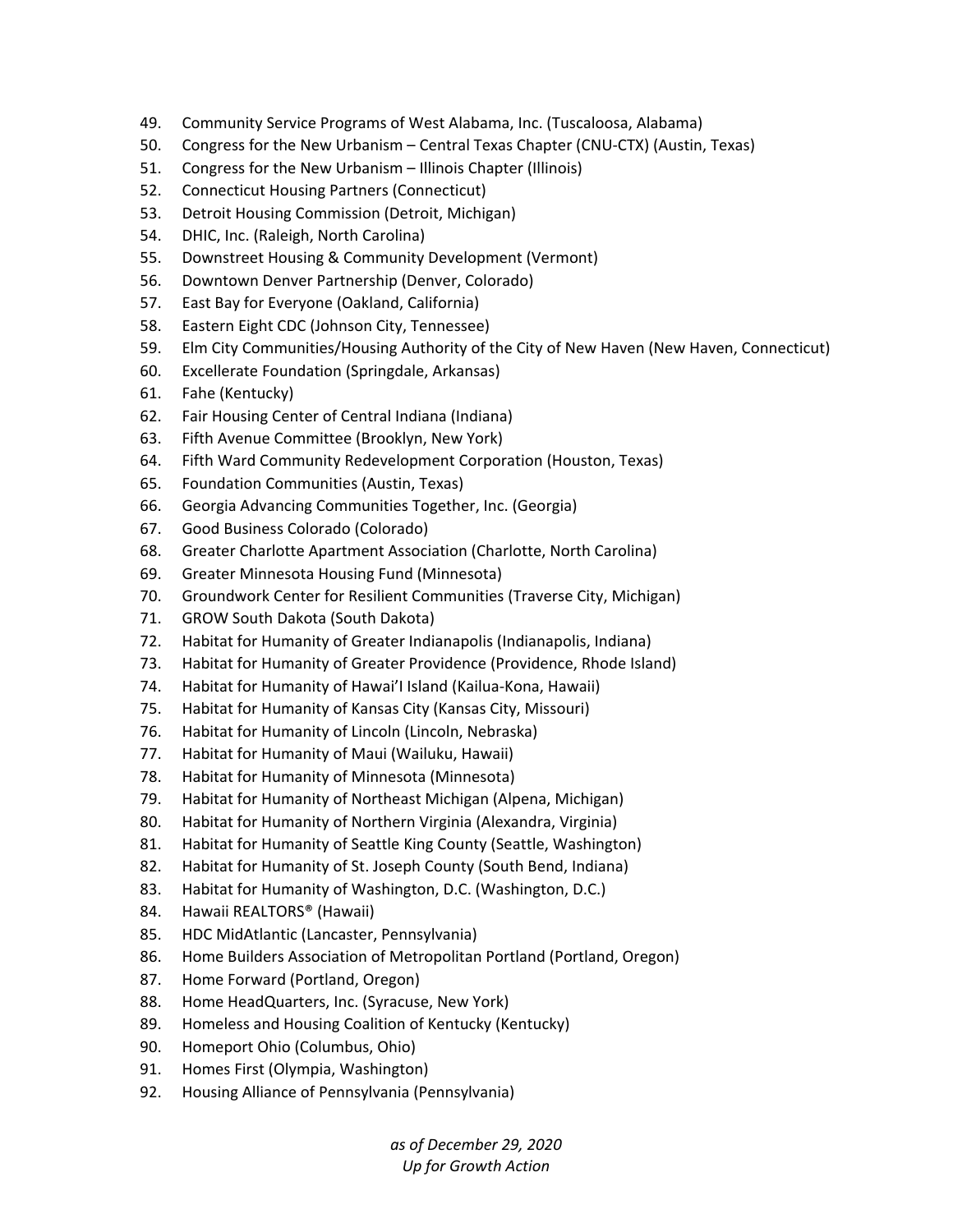- 93. Housing Association of Nonprofit Developers (HAND) (Washington, D.C.)
- 94. Housing Authority of Baltimore City (Baltimore, Maryland)
- 95. Housing Connector (Seattle, Washington)
- 96. Housing Development Consortium of Seattle and King County (Seattle, Washington)
- 97. Housing Development Fund (Stamford, Connecticut)
- 98. Housing Network of Rhode Island (Rhode Island)
- 99. Housing Next (Holland, Michigan)
- 100. Idaho Smart Growth (Boise, Idaho)
- 101. Indiana Apartment Association (Indiana)
- 102. Inlivian (Charlotte, North Carolina)
- 103. Intermountain Fair Housing Council (Boise, Idaho)
- 104. Isuroon (Minneapolis, Minnesota)
- 105. Ithaca Neighborhood Housing Services, Inc (Ithaca, New York)
- 106. Kansas Association of REALTORS® (Kansas)
- 107. Kansas Statewide Homeless Coalition (Kansas)
- 108. Lacasa, Inc. (Indiana)
- 109. Lawrence CommunityWorks, Inc. (Lawrence, Massachusetts)
- 110. Lexington Habitat for Humanity (Lexington, Kentucky)
- 111. Lighthouse MI (Pontiac, Michigan)
- 112. Livable Sunnyvale (Sunnyvale, California)
- 113. Local First Arizona (Arizona)
- 114. Long Island Builders Institute (New York)
- 115. Los Angeles Business Council (Los Angeles, California)
- 116. Los Angeles Chamber of Commerce (Los Angeles, California)
- 117. Louisiana Fair Housing Action Center (Louisiana)
- 118. Louisville Apartment Association (Louisville, Kentucky)
- 119. Maine Affordable Housing Coalition (Maine)
- 120. Manna, Inc. (Washington, D.C.)
- 121. Master Builders Association of King and Snohomish County (Seattle, Washington)
- 122. Master Builders Association of Pierce County (Tacoma, Washington)
- 123. Metropolitan Economic Development Association (Meda) (Minneapolis, Minnesota)
- 124. Miami‐Dade County Department of Public Housing & Community Development (Miami, Florida)
- 125. Minnesota Coalition for the Homeless (Minnesota)
- 126. Minnesota Housing Partnership (Minnesota)
- 127. Multifamily NW (Portland, Oregon)
- 128. NAIOP Arizona (Arizona)
- 129. NAIOP Nashville (Nashville, Tennessee)
- 130. NAIOP Pittsburgh (Pittsburgh, Pennsylvania)
- 131. NAIOP Washington State (Washington)
- 132. NARI MN (Minneapolis‐St. Paul, Minnesota)
- 133. NC REALTORS® (North Carolina)
- 134. Neighborhood Development Services, Inc. (Ravenna, Ohio)
- 135. Neighborhood Housing Services of Baltimore (Baltimore, Maryland)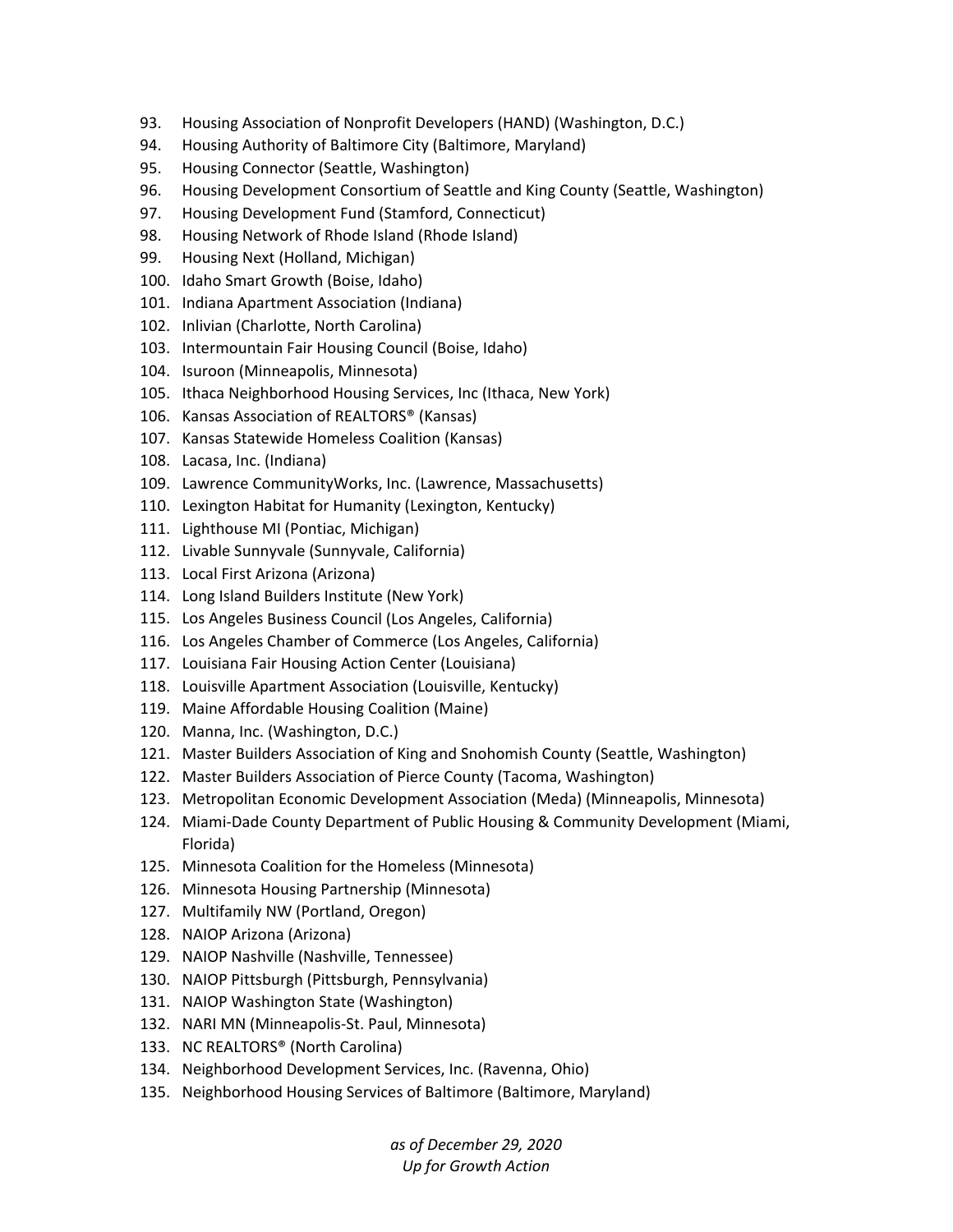- 136. Neighborhood Housing Services of Hamilton, Inc. (Hamilton, Ohio)
- 137. Neighbors for More Neighbors (Minneapolis, Minnesota)
- 138. Neighbors for More Neighbors Ann Arbor (Ann Arbor, Michigan)
- 139. Neighbors for More Neighbors Metro Atlanta (Atlanta, Georgia)
- 140. Neighbors Helping Neighbors (Brooklyn, New York)
- 141. NeighborWorks Alliance of New York State (New York)
- 142. NeighborWorks Collaborative of Ohio (Ohio)
- 143. NeighborWorks Laredo (Laredo, Texas)
- 144. NeighborWorks Lincoln (Lincoln, Nebraska)
- 145. NeighborWorks of Western Vermont (West Rutland, Vermont)
- 146. NeighborWorks Orange County (Orange, California)
- 147. NeighborWorks Western Pennsylvania (Pennsylvania)
- 148. New York State Association for Affordable Housing (New York)
- 149. North Carolina Home Builders Association (North Carolina)
- 150. Northern Ohio Apartment Association (Cleveland, Ohio)
- 151. Northern Virginia Affordable Housing Alliance (Northern Virginia)
- 152. Northern Virginia Transportation Alliance (Northern Virginia)
- 153. Northwest Pilot Project (Portland, Oregon)
- 154. Oakland Chamber of Commerce (Oakland, California)
- 155. One SouthCoast Chamber (New Bedford, Massachusetts)
- 156. Open New York (New York, New York)
- 157. Oregon Association of REALTORS® (Oregon)
- 158. Oregon Smart Growth (Oregon)
- 159. Peninsula Community Federal Credit Union (Shelton, Washington)
- 160. Pennsylvania Association of Realtors® (Pennsylvania)
- 161. Pillsbury United Communities (Minneapolis, Minnesota)
- 162. Portland Business Alliance (Portland, Oregon)
- 163. Portland: Neighbors Welcome (Portland, Oregon)
- 164. Prosperity Indiana (Indiana)
- 165. REACH CDC (Portland, Oregon)
- 166. Real Estate Council of Austin (Austin, Texas)
- 167. Reno + Sparks Chamber of Commerce (Reno, Nevada)
- 168. RUPCO, Inc. (Kingston, New York)
- 169. San Diego Housing Commission (San Diego, California)
- 170. San Francisco Planning & Urban Research (SPUR) (San Francisco, California)
- 171. Santa Cruz YIMBY (Santa Cruz, California)
- 172. Save the Family Foundation of Arizona (Arizona)
- 173. Seattle 2030 District (Seattle, Washington)
- 174. Seattle for Everyone (Seattle, Washington)
- 175. Seattle Metropolitan Chamber of Commerce (Seattle, Washington)
- 176. Sightline Institute (Seattle, Washington)
- 177. Southwest Fair Housing Council (Arizona)
- 178. St. Mary Development Corp. (Dayton, Ohio)
- 179. TechEquity Collaborative (San Francisco, California)